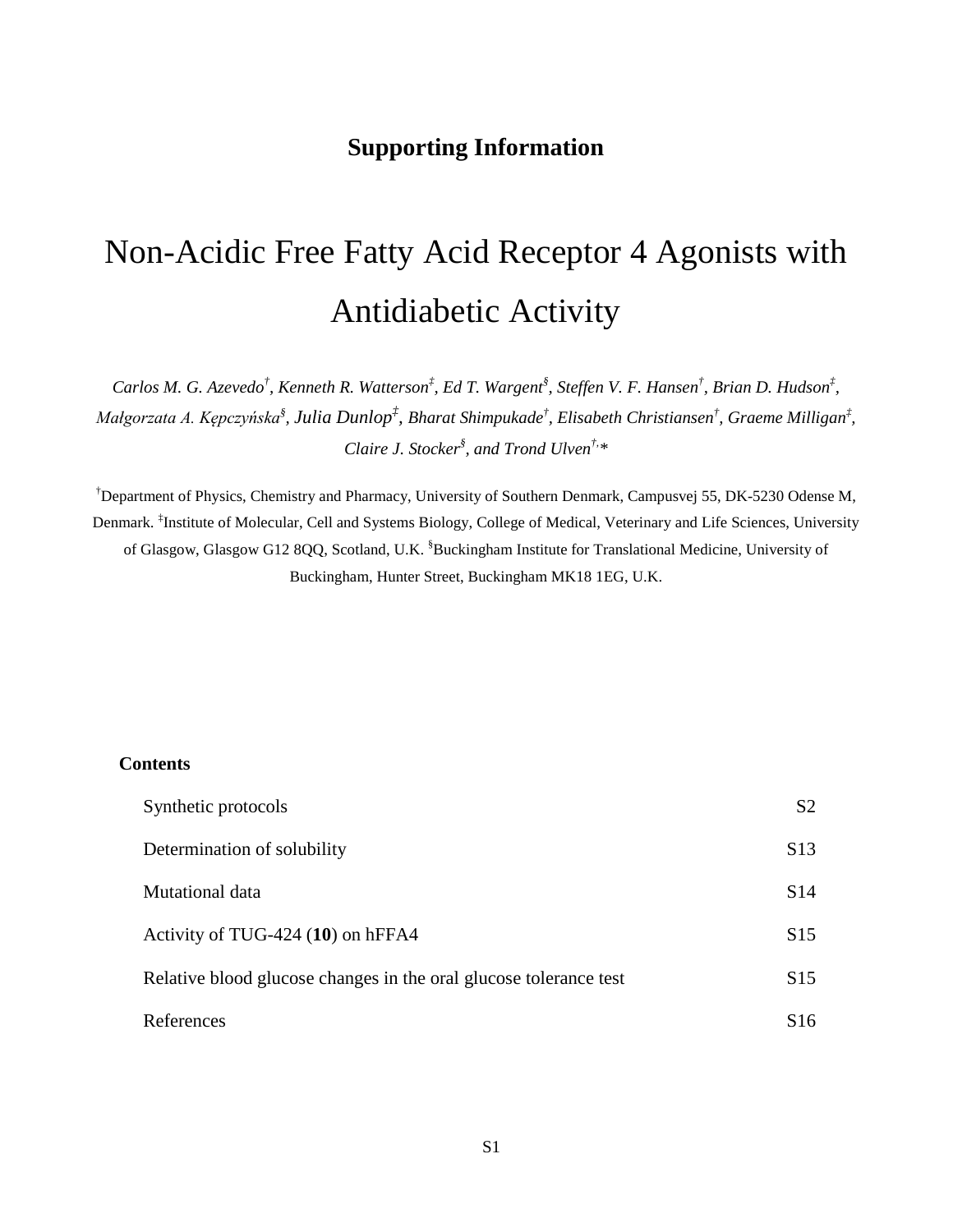#### **Synthetic protocols**

**3-(3-Fluoro-5-nitrophenoxy)pyridine (3a).** 3-Hydroxypyridine (598 mg, 6.2 mmol), 3,5 difluoronitrobenzene (1.0 g, 6.2 mmol) and  $K_2CO_3$  (1.72 g, 12.4 mmol) in dry DMF (10 mL) under an inert atmosphere was heated at 100 ºC for 16 h. The reaction was allowed to cool to room temperature and partitioned between water and EtOAc, the aqueous phase was extracted twice with EtOAc. The combined organic phases were washed with brine, dried  $(Na<sub>2</sub>SO<sub>4</sub>)$  and concentrated. The crude product was purified by flash chromatography (EtOAc/PE, 1:1) to give **3a** as a yellow oil that solidified upon standing (859 mg, 61% yield). <sup>1</sup>H NMR (400 MHz, CDCl<sub>3</sub>): 8.55 (dd, *J* = 4.4, 1.7 Hz, 1H), 8.49 (dd, *J*  $= 2.5, 0.6$  Hz, 1H), 7.70 (dt,  $J = 8.0, 2.2$  Hz, 1H), 7.65 – 7.61 (m, 1H), 7.47 – 7.38 (m, 2H), 7.06 (dt, *J*  $= 8.9, 2.2$  Hz, 1H); <sup>13</sup>C NMR (100 MHz, CDCl<sub>3</sub>): 163.0 (d, *J* = 252.4 Hz), 158.9 (d, *J* = 11.0 Hz), 151.5, 149.9 (d, *J* = 10.9 Hz), 146.8, 142.5, 127.3, 124.7, 111.4 (d, *J* = 25.1 Hz), 108.7 (d, *J* = 3.4 Hz), 106.4 (d,  $J = 26.9$  Hz); HRMS (ESI) calcd for C<sub>11</sub>H<sub>8</sub>FN<sub>2</sub>O<sub>3</sub> [M+H<sup>+</sup>] 235.0513, found 235.0515. The <sup>1</sup>H NMR spectrum is in accordance with the literature.<sup>1</sup>

**1-Fluoro-3-nitro-5-phenoxybenzene (3b).** The title compound was obtained as described for **3a** using phenol (148 mg, 1.6 mmol) and 3,5-difluoronitrobenzene (250 mg, 1.6 mmol) as starting materials. The crude product was purified by flash chromatography (EtOAc/PE, 1:1) to provide **3b** as a white solid (61.4 mg, 68%). <sup>1</sup>H NMR (400 MHz, CDCl<sub>3</sub>): 7.63 – 7.58 (m, 2H), 7.47 – 7.40 (m, 2H), 7.26 (ddd, *J* = 8.4, 7.5, 1.0 Hz, 1H), 7.10 – 7.06 (m, 2H), 7.00 (dt, *J* = 9.3, 2.3 Hz, 1H). 13C NMR (100 MHz, CDCl3): 162.9 (d, *J* = 251.0 Hz), 159.9 (d, *J* = 11.2 Hz), 154.7, 149.7 (d, *J* = 10.8 Hz), 130.5, 125.6, 120.3, 111.1 (d, *J* = 25.1 Hz), 108.6 (d, *J* = 3.4 Hz), 105.3 (d, *J* = 27.0 Hz).

**1-(Benzyloxy)-3-fluoro-5-nitrobenzene (3c).** The title compound was obtained as described for **3a** using benzyl alcohol (340 mg, 3.14 mmol) and 3,5-difluoronitrobenzene (400 mg, 3.14 mmol) as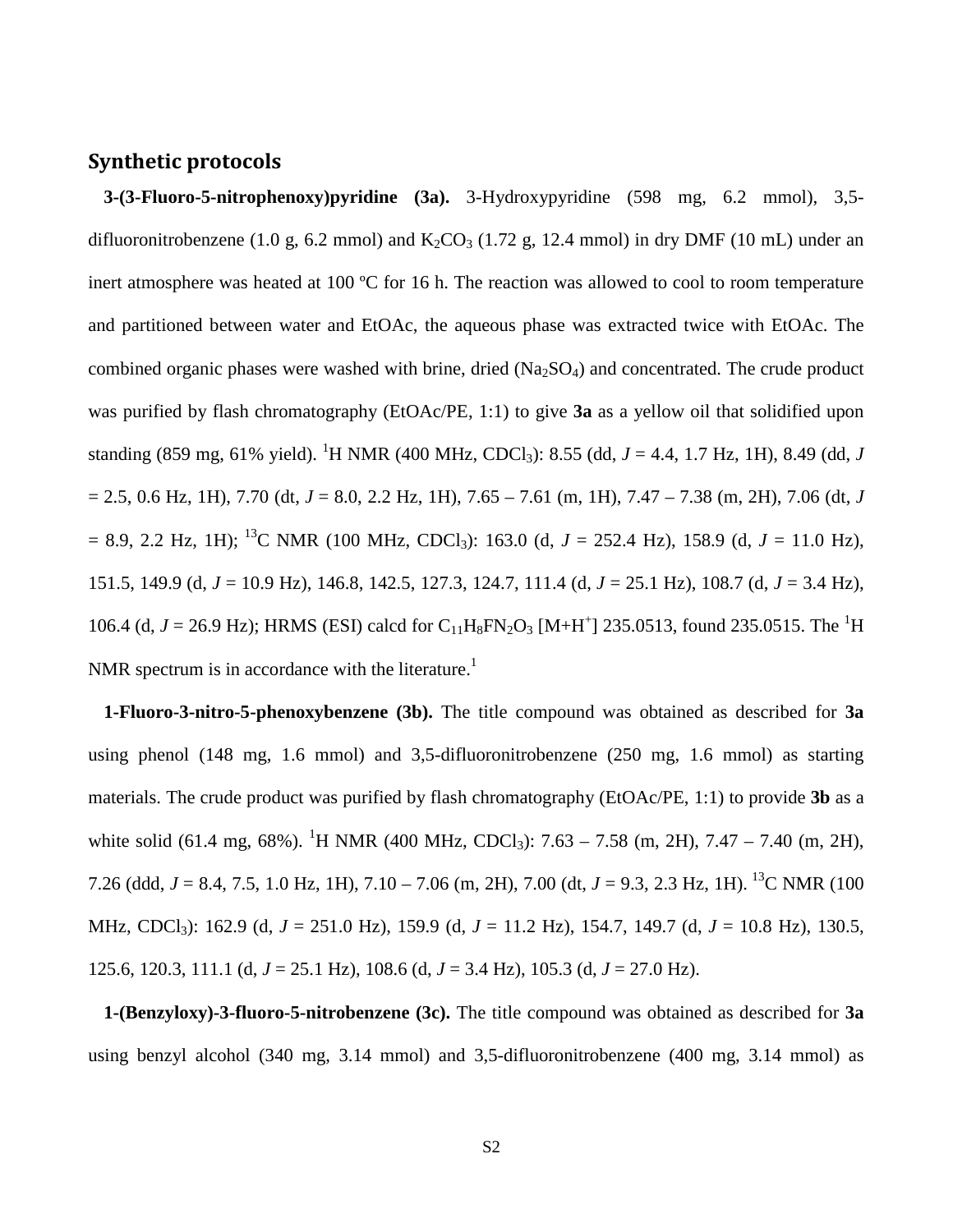starting materials. The crude product was purified by flash chromatography (EtOAc/PE,1:1) to give **3c** as a light yellow oil (234 mg, 30%). <sup>1</sup>H NMR (400 MHz, CDCl<sub>3</sub>): 7.64 (dd, *J* = 3.0, 2.2 Hz, 1H), 7.52 (dt,  $J = 8.2$ , 2.2 Hz, 1H), 7.46 – 7.33 (m, 5H), 7.00 (dt,  $J = 9.7$ , 2.2 Hz, 1H), 5.12 (s, 2H). <sup>13</sup>C NMR (100 MHz, CDCl3): 162.9 (d, *J* = 249.8), 160.2 (d, *J* = 11.5), 149.6 (d, *J* = 11.3), 128.9, 128.7, 127.6, 109.2 (d, *J* = 2.5), 106.0 (d, *J* = 3.1), 104.0 (d, *J* = 27.2), 71.1.

**3-Fluoro-5-(pyridin-3-yloxy)aniline (4a).** A vial charged with a stir bar, **3a** (737 mg, 3.147 mmol), ammonium formate (992 mg, 15.7 mmol), 10% Pd/C (100 mg) and EtOH (4 mL) was sealed and heated for 10 minutes at 90 °C in a microwave oven. The reaction was filtered through a pad of celite. The pad was washed with EtOAc and the combined organic phases were concentrated to yield a quantitative amount of **4a** as light yellow oil which was used directly in the next step without further purification. <sup>1</sup> H NMR (400 MHz, CDCl3): 8.41 (d, *J* = 2.7 Hz, 1H), 8.37 (dd, *J* = 4.6, 1.5 Hz, 1H), 7.33 (ddd, *J* = 8.4, 2.7, 1.5 Hz, 1H), 7.27 (dd, *J* = 8.4, 4.6 Hz, 1H), 6.15 (dt, *J* = 10.4, 2.1 Hz, 1H), 6.11 – 6.04 (m, 2H), 4.03 (br s, 2H).

**3-Fluoro-5-phenoxyaniline (4b).** The title compound was obtained as described for **4a** using **3b** (114 mg, 0.489 mmol) as starting material, yielding  $4b$  as a colorless oil (99.2 mg, 99.8%). <sup>1</sup>H NMR (400 MHz, CDCl3): 7.38 – 7.31 (m, 2H), 7.13 (t, *J* = 7.4 Hz, 1H), 7.07 – 7.01 (m, 2H), 6.16 – 6.02 (m, 3H), 3.77 (br s, 2H). <sup>13</sup>C NMR (100 MHz, CDCl<sub>3</sub>): 164.4 (d,  $J = 243.0$  Hz), 159.7 (d,  $J = 13.8$  Hz), 156.3, 148.78 (d, *J* = 13.3 Hz), 129.8, 123.9, 119.7, 100.5 (d, *J* = 2.6 Hz), 96.8 (d, *J* = 25.0 Hz), 96.1 (d,  $J = 25.3$  Hz). HRMS (ESI) calcd for C<sub>12</sub>H<sub>11</sub>FNO  $[M+H]^+$  204.0819, found 204.0815.

**3-(Benzyloxy)-5-fluoroaniline (4c).** To a solution of **3c** (233 mg, 0.942 mmol) in water (0.5 mL), MeCN (15 mL) and EtOH (15 mL) was added  $SnCl<sub>2</sub>$  (2.13 g, 9.42 mmol) in one portion. The solution was heated to reflux for 1 h under a nitrogen atmosphere. The reaction was allowed to reach room temperature and quenched with sat. aq.  $Na_2CO_3$ . The aqueous phase was extracted three times with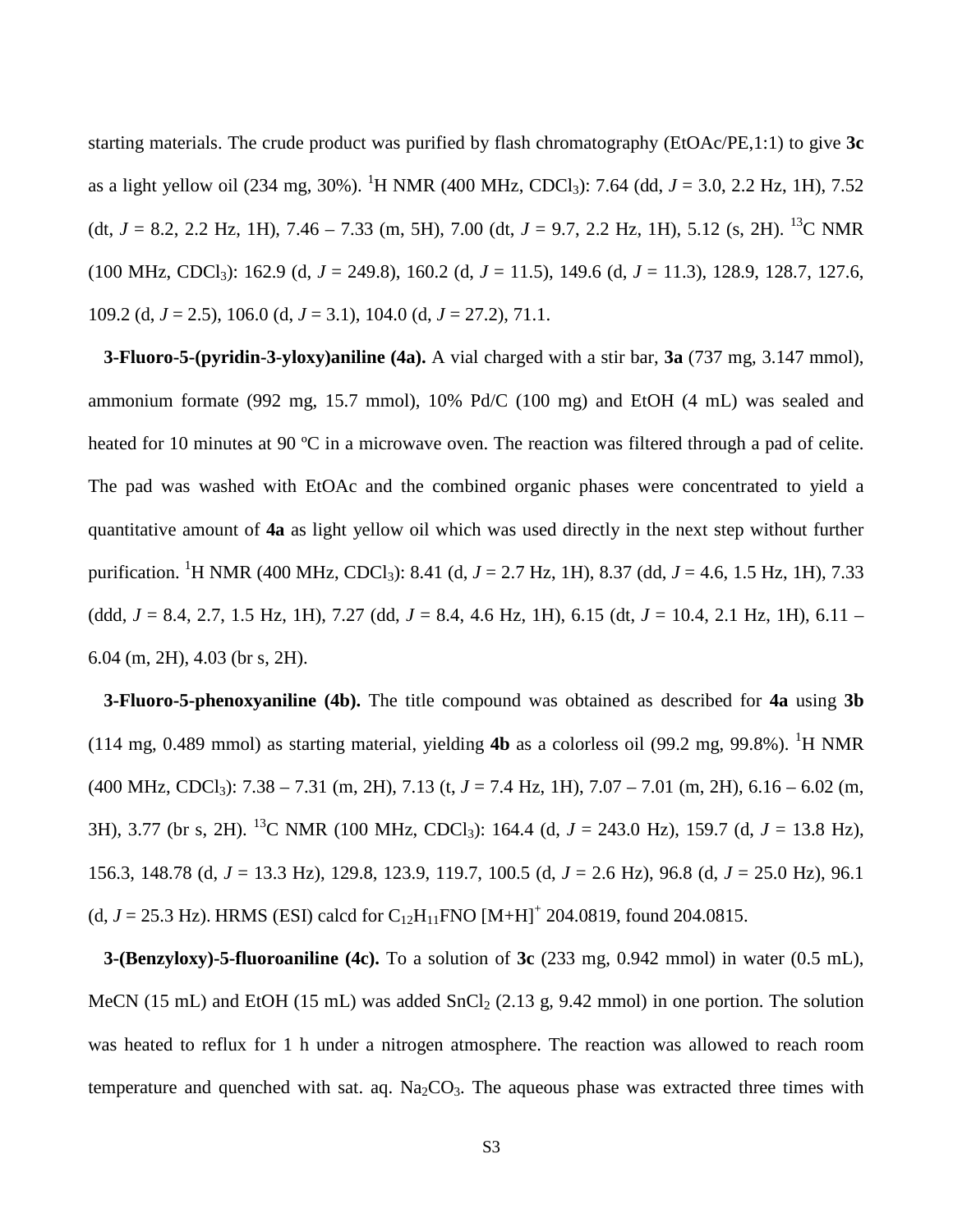$CH_2Cl_2$ . The combined organic phases were dried  $(Na_2SO_4)$  and concentrated. The crude product was purified by flash chromatography (EtOAc/PE, 1:4) to give 4c as a colorless oil (175 mg, 86%). <sup>1</sup>H NMR (400 MHz, CDCl3): 7.43 – 7.28 (m, 5H), 6.11 (dt, *J* = 10.8, 2.1 Hz, 1H), 6.07 (t, *J* = 2.1 Hz, 1H), 6.00 (dt,  $J = 10.4$ , 2.1 Hz, 1H), 4.98 (s, 2H), 3.73 (br s, 2H). <sup>13</sup>C NMR (100 MHz, CDCl<sub>3</sub>): 164.5 (d, *J* = 249.8), 160.9 (d, *J* = 13.6), 148.6 (d, *J* = 13.5), 136.7, 128.6, 128.1, 127.5, 97.5 (d, *J* = 2.4), 95.2 (d, *J*  $= 25.1$ ), 92.8 (d,  $J = 25.6$ ), 70.1. HRMS (ESI) calcd for C<sub>13</sub>H<sub>13</sub>FNO [M+H]<sup>+</sup> 218.0976, found 218.0971.

**Methyl 2-(***N***-(3-fluoro-5-(pyridin-3-yloxy)phenyl)sulfamoyl)benzoate (5a).** To a solution of **4a** (591 mg, 2.89 mmol) in pyridine (10 mL) and under nitrogen atmosphere was added methyl 2- (chlorosulfonyl)benzoate (1.03 g, 4.34 mmol). The reaction was stirred for 16 h at room temperature before quenching with NH4Cl (sat. aq.) and water. The aqueous phase was extracted three times with EtOAc. The combined organic phases were washed with brine, dried  $(Na<sub>2</sub>SO<sub>4</sub>)$  and concentrated. The crude product was purified by flash chromatography (EtOAc/PE, 3:2) to yield the desired compound **5a** as a white solid (973 mg, 84%). <sup>1</sup>H NMR (400 MHz, CDCl<sub>3</sub>): 8.42 (dd, *J* = 4.5, 1.5 Hz, 1H), 8.29 (d, *J* = 2.4 Hz, 1H), 8.26 (br s, 1H), 7.91 (dd, *J* = 7.6, 1.4 Hz, 1H), 7.85 (dd, *J* = 7.6, 1.4 Hz, 1H), 7.64 (td, *J* = 7.6, 1.4 Hz, 1H), 7.59 (td, *J* = 7.6, 1.4 Hz, 1H), 7.29 (dd, *J* = 8.4, 4.5 Hz, 1H), 7.25 (ddd, *J* = 8.4, 2.4, 1.5 Hz, 1H), 6.75 (dt, *J* = 9.6, 2.1 Hz, 1H), 6.67 – 6.65 (m, 1H), 6.42 (dt, *J* = 9.5, 2.1 Hz, 1H), 4.02 (s, 3H). The  ${}^{1}$ H NMR spectrum is in accordance with the literature.<sup>1</sup>

**Methyl 2-(***N***-(3-fluoro-5-phenoxyphenyl)sulfamoyl)benzoate (5b).** The title compound was obtained as described for **5a** using **4b** (85 mg, 0.42 mmol) and methyl 2-(chlorosulfonyl)benzoate (147 mg, 0.63 mmol) as starting materials. The crude product was purified by flash chromatography (EtOAc/PE, 1:9) to provide **5b** as a white solid (148 mg, 88%). <sup>1</sup>H NMR (400 MHz, CDCl<sub>3</sub>): 8.13 (br s, 1H), 7.91 (dd, *J* = 7.6, 1.1 Hz, 1H), 7.84 (dd, *J* = 7.6, 1.3 Hz, 1H), 7.63 (td, *J* = 7.6, 1.1 Hz, 1H), 7.56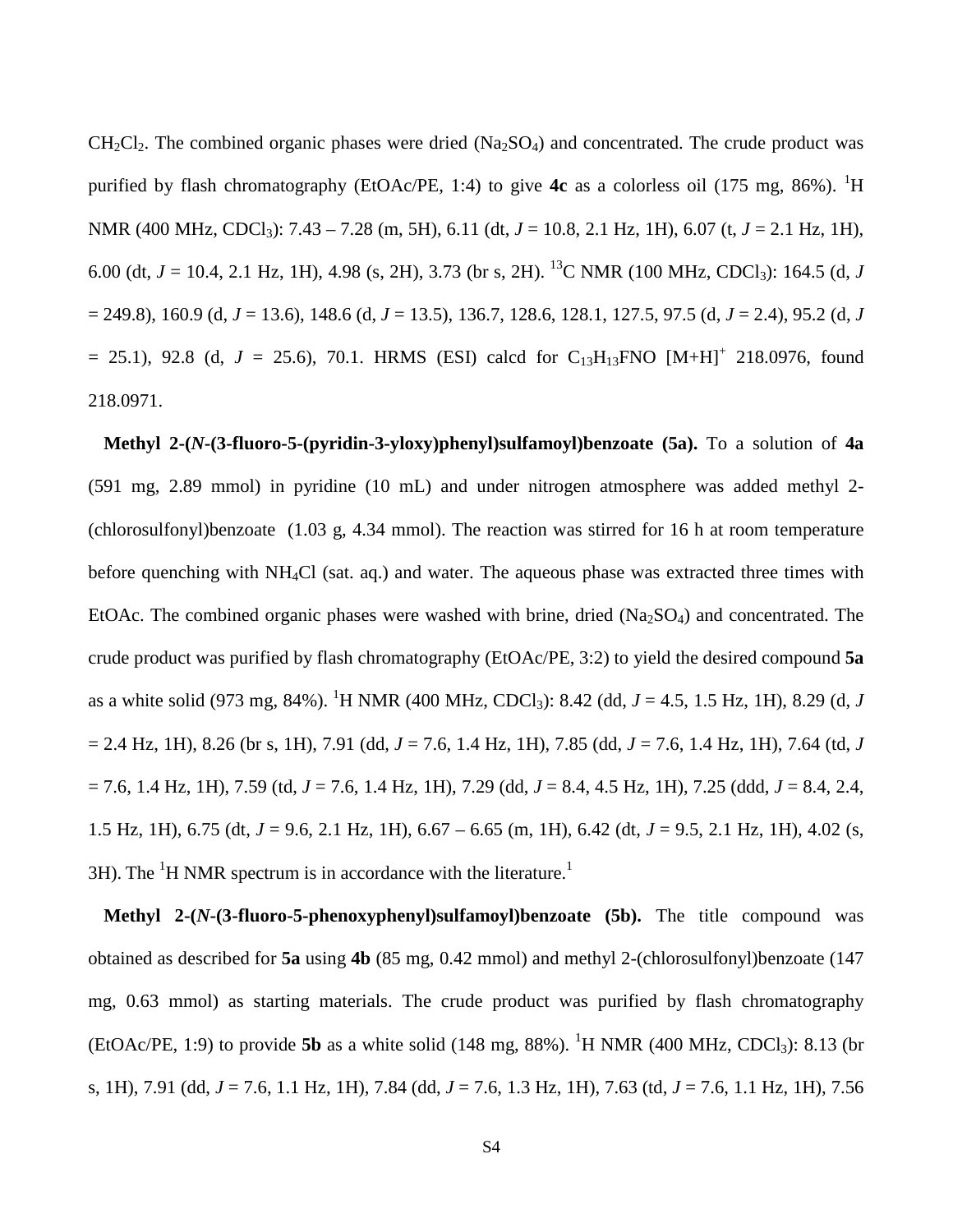(td, *J* = 7.6, 1.3 Hz, 1H), 7.34 (t, *J* = 8.0 Hz, 2H), 7.15 (t, *J* = 7.4 Hz, 1H), 6.91 (d, *J* = 7.7 Hz, 2H), 6.70 (dt, *J* = 9.6, 2.1 Hz, 1H), 6.62 (s, 1H), 6.39 (dt, *J* = 9.9, 2.1 Hz, 1H), 4.02 (s, 3H). 13C NMR (100 MHz, CDCl3): 168.1, 166.0 (d, *J* = 262.1 Hz), 159.1 (d, *J* = 12.7 Hz), 155.8, 138.9 (d, *J* = 14.3 Hz), 137.8, 132.9, 131.7, 130.9, 130.6, 130.4, 129.9, 124.3, 119.5, 107.5 (d, *J* = 3.0 Hz), 103.80 (d, *J* = 25.4 Hz), 102.8 (d,  $J = 25.1$  Hz), 53.6. HRMS (ESI) calcd for C<sub>20</sub>H<sub>16</sub>FNNaO<sub>5</sub>S [M+Na]<sup>+</sup> 424.0625, found 424.0633.

**Methyl 2-(***N***-(3-(benzyloxy)-5-fluorophenyl)sulfamoyl)benzoate (5c)**. The title compound was obtained as described for **5a** using **4c** (170 mg, 0.78 mmol) and methyl 2-(chlorosulfonyl)benzoate (275 mg, 1.17 mmol) as starting materials. The crude product was purified by flash chromatography (EtOAc/PE, 1:4) to provide 5c as a light yellow oil  $(284 \text{ mg}, 87\%)$ . <sup>1</sup>H NMR  $(400 \text{ MHz}, \text{CDCl}_3)$ : 8.11 (br s, 1H), 7.81 (dd, *J* = 7.8, 1.2 Hz, 1H), 7.80 (dd, *J* = 7.6, 1.3 Hz, 1H), 7.56 (td, *J* = 7.6, 1.2 Hz, 1H), 7.48 (td, *J* = 7.7, 1.3 Hz, 1H), 7.38 – 7.30 (m, 5H), 6.63 (br s, 1H), 6.55 (dt, *J* = 9.6, 2.1 Hz, 1H), 6.42 (dt,  $J = 10.4$ , 2.1 Hz, 1H), 4.96 (s, 2H), 4.01 (s, 3H). <sup>13</sup>C NMR (100 MHz, CDCl<sub>3</sub>): 168.2, 163.6 (d,  $J =$ 244.9), 160.2 (d, *J* = 12.86), 138.8 (d, *J* = 13.2), 137.7, 136.1, 132.9, 131.7, 130.9, 130.5, 130.4, 128.7, 128.2, 127.5, 104.3 (d, *J* = 2.9), 101.8 (d, *J* = 25.5), 99.9 (d, *J* = 25.1), 70.3, 53.6. HRMS (ESI) calcd for  $C_{21}H_{18}$ FNNaO<sub>5</sub>S [M+Na]<sup>+</sup> 438.0782, found 438.0785.

*N***-(3-Fluoro-5-(pyridin-3-yloxy)phenyl)-2-(hydroxymethyl)benzenesulfonamide (6a).** To a suspension of LiAlH<sub>4</sub> (40 mg, 1.05 mmol) in THF (8 mL), at 0  $^{\circ}$ C and under nitrogen atmosphere was added dropwise a solution of **5a** (201 mg, 0.5 mmol) in THF (5 mL). The reaction was stirred for 2 h at 0 °C and then quenched with EtOAc (1 mL) followed by a slurry of  $Na<sub>2</sub>SO<sub>4</sub>$  and water. The reaction was filtered through celite and washed with EtOAc. The combined organic phases were dried  $(Na_2SO_4)$ and concentrated. The crude product was purified by flash chromatography (EtOAc/PE, 7:3) to give **6a** as a colorless oil that solidified upon standing (110 mg, 59%). <sup>1</sup>H NMR (400 MHz, DMSO-d6): 10.81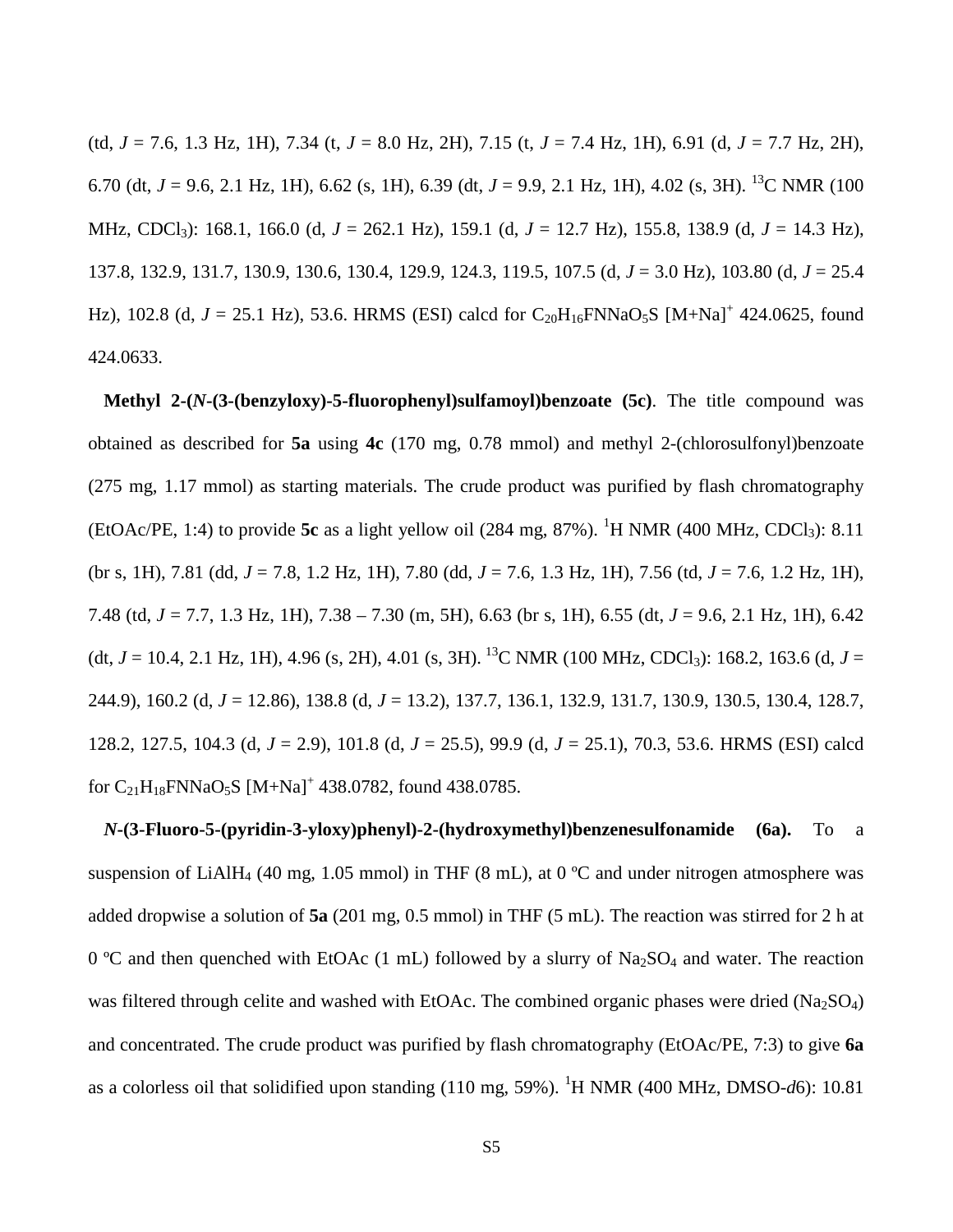(br s, 1H), 8.47 (dd, *J* = 4.4, 1.5 Hz, 1H), 8.36 (d, *J* = 2.6 Hz, 1H), 7.82 (d, *J* = 7.7 Hz, 1H), 7.75 (dd, *J* = 7.7, 1.0 Hz, 1H), 7.69 (t, *J* = 7.7 Hz, 1H), 7.48 (ddd, *J* = 8.3, 4.4, 0.7 Hz, 1H), 7.46 – 7.40 (m, 2H), 6.63 (dt, *J* = 10.5, 2.1 Hz, 1H), 6.58 (dt, *J* = 10.0, 2.1 Hz, 1H), 6.47 (s, 1H), 5.53 (br s, 1H), 4.88 (s, 2H). 13C NMR (100 MHz, DMSO-*d*6): 162.9 (d, *J* = 243.6 Hz), 158.3 (d, *J* = 13.7 Hz), 151.6, 145.7, 141.8, 141.7, 140.2 (d, *J* = 13.4 Hz), 134.6, 133.3, 128.8, 127.4, 127.0, 126.8, 124.8, 102.9 (d, *J* = 2.7 Hz), 100.2 (d,  $J = 25.3$  Hz), 100.1 (d,  $J = 26.2$  Hz), 59.0. HRMS (ESI) calcd for C<sub>18</sub>H<sub>16</sub>FN<sub>2</sub>O<sub>4</sub>S  $[M+H]^+$  375.0809, found 375.0828. The <sup>1</sup>H NMR is in accordance with the literature.<sup>1</sup>

*N***-(3-Fluoro-5-phenoxyphenyl)-2-(hydroxymethyl)benzenesulfonamide (6b).** The title compound was obtained as described for **6a** using **5b** (140 mg, 0.35 mmol) and LiAlH<sub>4</sub> (28 mg, 0.7 mmol) as starting materials. The crude product was purified by flash chromatography (EtOAc/PE, 3:7) to provide **6b** as a yellowish oil (62 mg, 48%). <sup>1</sup>H NMR (400 MHz, CDCl<sub>3</sub>): 8.07 (br s, 1H), 7.80 (dd, *J* = 7.8, 1.1 Hz, 1H), 7.52 (td, *J* = 7.5, 1.1 Hz, 1H), 7.44 (dd, *J* = 7.5, 1.1 Hz, 1H), 7.39 – 7.28 (m, 3H), 7.14 (t, *J* = 7.4 Hz, 1H), 6.94 – 6.84 (m, 2H), 6.59 (dt, *J* = 9.7, 2.1 Hz, 1H), 6.50 (br s, 1H), 6.36 (dt, *J* = 9.9, 2.1 Hz, 1H), 5.06 (s, 2H), 3.20 (br s, 1H). <sup>13</sup>C NMR (100 MHz, CDCl<sub>3</sub>): 163.5 (d,  $J = 246.2$  Hz), 159.2 (d, *J* = 12.7 Hz), 155.7, 139.1 (d, *J* = 12.9 Hz), 137.8, 136.9, 133.6, 131.7, 130.2, 130.0, 128.6, 124.4, 119.6, 106.8 (d, *J* = 3.1 Hz), 103.2 (d, *J* = 25.6 Hz), 102.5 (d, *J* = 25.0 Hz), 64.0. HRMS (ESI) calcd for  $C_{19}H_{16}$ FNNaO<sub>4</sub>S [M+Na]<sup>+</sup> 396.0676, found 396.0679.

*N***-(3-(Benzyloxy)-5-fluorophenyl)-2-(hydroxymethyl)benzenesulfonamide (6c)**. The title compound was obtained as described for **6a** using **5c** (270 mg, 0.67 mmol) and LiAlH4 (53 mg, 1.4 mmol) as starting materials. The crude product was purified by flash chromatography (EtOAc/PE, 3:7) to provide 6c as a light yellow oil (247 mg, 95%). <sup>1</sup>H NMR (400 MHz, CDCl<sub>3</sub>): 7.95 (br s, 1H), 7.76 (dd, *J* = 7.8, 1.1 Hz, 1H), 7.49 (t, *J* = 7.5 Hz, 1H), 7.42 (dd, *J* = 7.5, 1.1 Hz, 1H), 7.39 – 7.28 (m, 6H), 6.52 (s, 1H), 6.45 (dt, *J* = 9.7, 2.2 Hz, 1H), 6.39 (dt, *J* = 10.4, 2.2 Hz, 1H), 5.06 (s, 2H), 4.93 (s, 2H),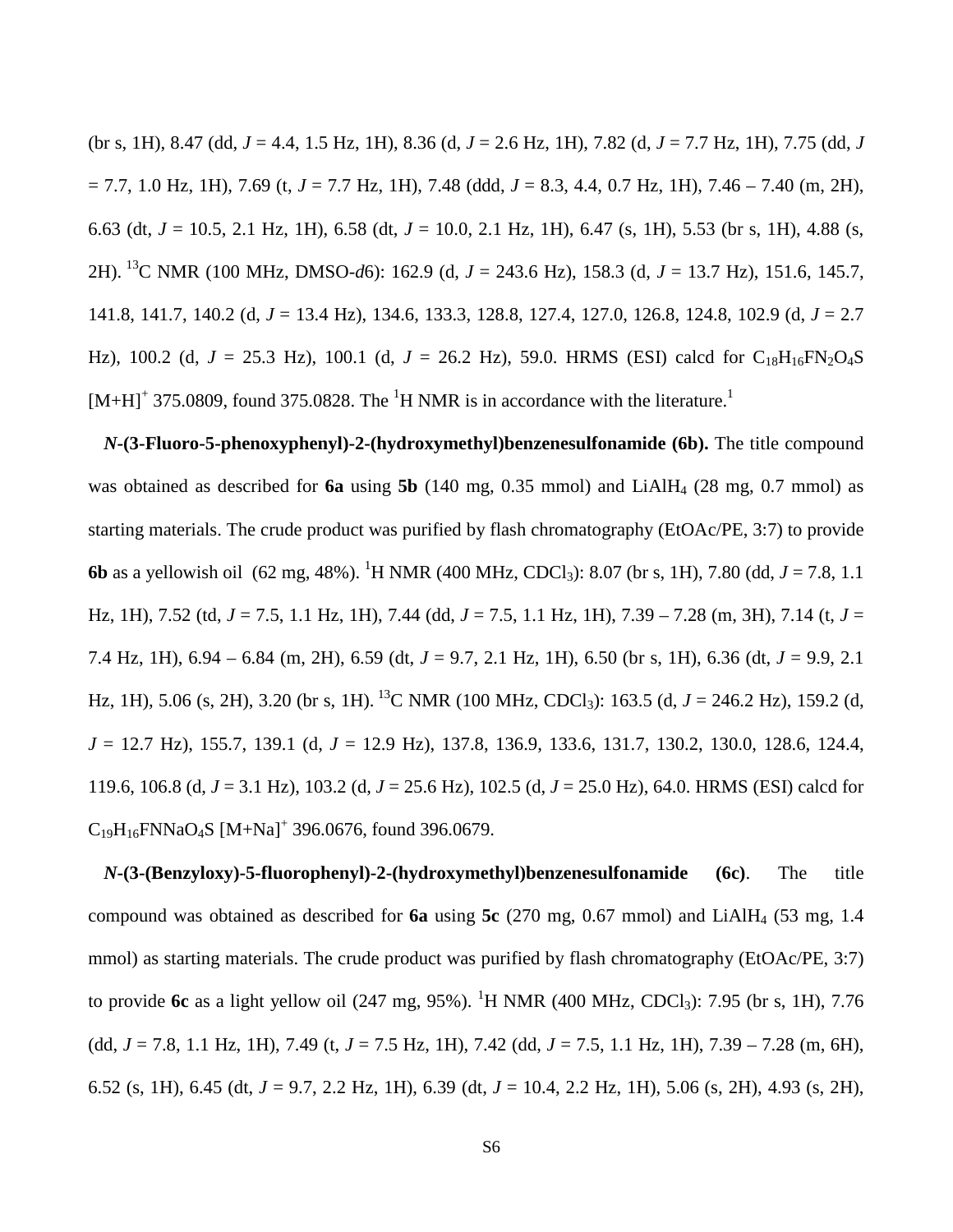3.04 (br s, 1H). <sup>13</sup>C NMR (100 MHz, CDCl<sub>3</sub>): 163.5 (d,  $J = 244.9$ ), 160.2 (d,  $J = 13.0$ ), 138.8 (d,  $J =$ 13.1), 137.7, 137.1, 136.1, 133.5, 131.7, 130.2, 128.7, 128.6, 128.2, 127.5, 103.9 (d, *J* = 2.5), 101.4 (d, *J* = 25.6), 99.7 (d, *J* = 25.2), 70.3, 64.2.

**2-(3-Fluoro-5-(pyridin-3-yloxy)phenyl)-2,3-dihydrobenzo[***d***]isothiazole-1,1-dioxide (7).** To a solution of 6a (142 mg, 0.38 mmol) in THF (5 mL) at 0 °C under a nitrogen atmosphere was added PBr<sub>3</sub> (180  $\mu$ L, 1.90 mmol) dropwise. The reaction was stirred for 5 min at 0 °C and 25 min at room temperature, and then quenched by the addition of a  $Na<sub>2</sub>CO<sub>3</sub>$  (sat. aq,) and stirred for 1 h. The aqueous phase was extracted 3 times with EtOAc. The combined organic phases were washed with brine, dried  $(Na<sub>2</sub>SO<sub>4</sub>)$  and concentrated. The crude product was purified by silica gel flash chromatography (EtOAc/PE, 1:1 to 7:3) to give 7 as a white solid (60 mg, 44%). <sup>1</sup>H NMR (400 MHz, CDCl<sub>3</sub>): 8.48 (s, 1H), 8.46 (d, *J* = 4.1 Hz, 1H), 7.87 (d, *J* = 7.7 Hz, 1H), 7.70 (td, *J* = 7.7, 1.1 Hz, 1H), 7.61 (t, *J* = 7.7 Hz, 1H), 7.50 (d, *J* = 7.7 Hz, 1H), 7.40 (ddd, *J* = 8.4, 2.7, 1.4 Hz, 1H), 7.34 (dd, *J* = 8.4, 4.1 Hz, 1H), 7.00 (dt, *J* = 10.2, 2.1 Hz, 1H), 6.92 (dd, *J* = 3.0, 2.1 Hz, 1H), 6.47 (dt, *J* = 9.5, 2.1 Hz, 1H), 4.83 (s, 2H). 13C NMR (100 MHz, CDCl3): 164.0 (d, *J* = 247.1 Hz), 158.8 (d, *J* = 12.6 Hz), 152.5, 145.6, 142.2, 139.72 (d, *J* = 13.0 Hz), 134.7, 133.6, 131.3, 129.8, 126.5, 124.5, 124.3, 121.7, 103.8 (d, *J* = 3.2 Hz), 101.2 (d,  $J = 25.2$  Hz), 100.8 (d,  $J = 26.7$  Hz), 49.2. HRMS (ESI) calcd for C<sub>18</sub>H<sub>14</sub>FN<sub>2</sub>O<sub>3</sub>S [M+H]<sup>+</sup> 357.0704, found 357.0697. HPLC  $t_R = 10.9$  min, 99.0%. The data is in accordance with the literature.<sup>1</sup>

**2-(3-Fluoro-5-phenoxyphenyl)-2,3-dihydrobenzo[***d***]isothiazole-1,1-dioxide (8).** The title compound was obtained as described for  $7 \text{ using } 6b \text{ (57.5 mg, 0.15 mmol) and } PBr<sub>3</sub> \text{ (73 }\mu\text{L, 0.77)}$ mmol) as starting materials. The crude product was purified by silica gel flash chromatography (EtOAc/PE, 3:7) and the title compound **8** was isolated as a colorless oil that solidifies upon standing (42 mg, 76%). <sup>1</sup> H NMR (400 MHz, CDCl3): 7.85 (d, *J* = 7.7 Hz, 1H), 7.67 (td, *J* = 7.7, 1.1 Hz, 1H), 7.59 (t, *J* = 7.7 Hz, 1H), 7.48 (d, *J* = 7.7 Hz, 1H), 7.41-7.36 (m, 2H), 7.18 (ddd, *J* = 8.4, 7.5, 1.0 Hz,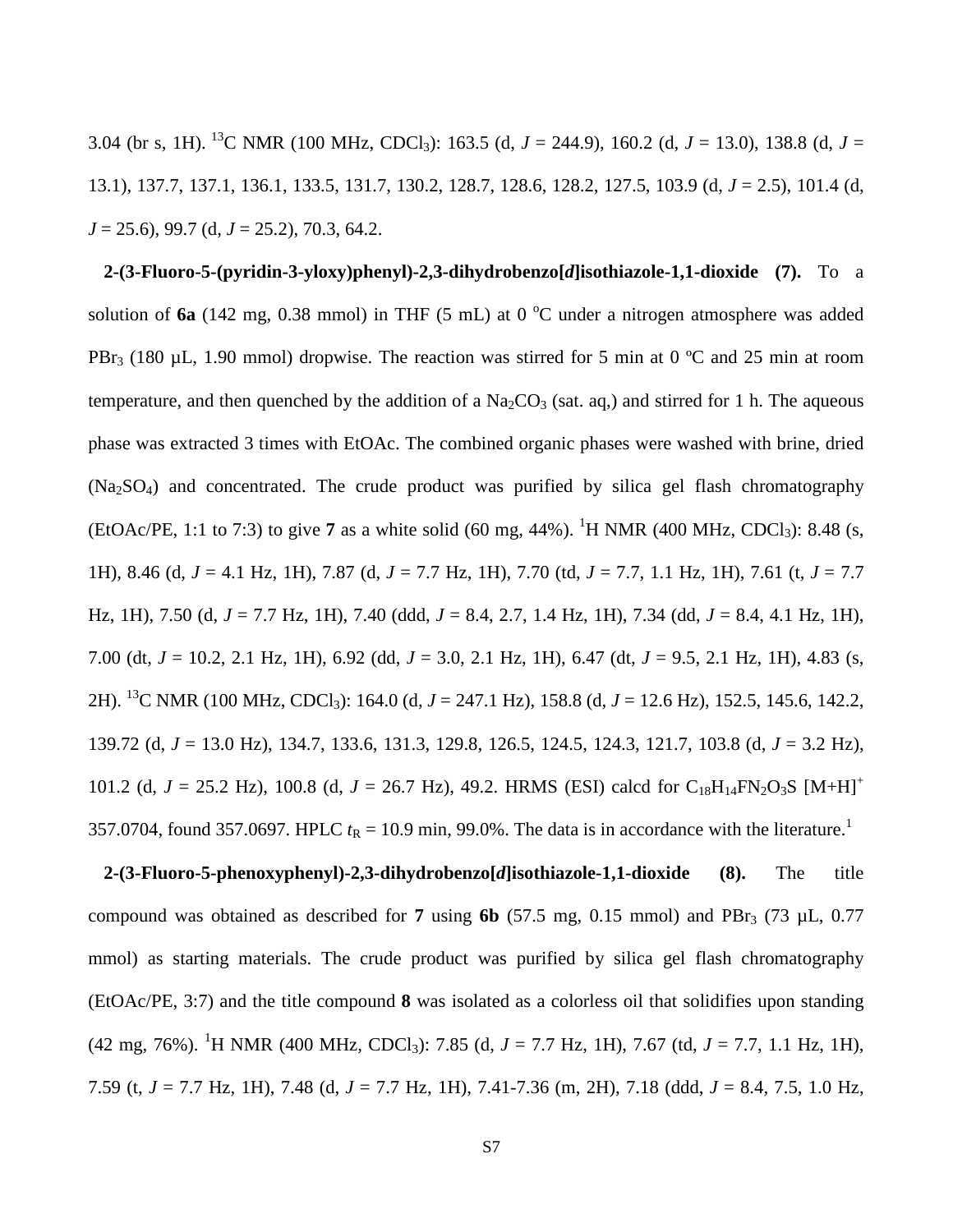1H), 7.08-7-05 (m, 2H), 6.97 (dt, *J* = 10.3, 2.1 Hz, 1H), 6.88 – 6.83 (m, 1H), 6.43 (dt, *J* = 9.8, 2.1 Hz, 1H), 4.79 (s, 2H). 13C NMR (100 MHz, CDCl3): 164.0 (d, *J* = 246.0 Hz), 159.9 (d, *J* = 12.8 Hz), 155.7, 139.4 (d, *J* = 13.1 Hz), 134.8, 133.4, 131.4, 130.0, 129.6, 124.5, 124.5, 121.6, 119.8, 103.7 (d, *J* = 3.1 Hz), 101.0 (d,  $J = 25.2$  Hz), 100.1 (d,  $J = 26.9$  Hz), 49.3. HRMS (ESI) calcd for C<sub>19</sub>H<sub>15</sub>FNNaO<sub>3</sub>S  $[M+Na]^+$  356.0751, found 356.0742. HPLC  $t_R = 12.8$  min, 99.0%.

**2-(3-(Benzyloxy)-5-fluorophenyl)-2,3-dihydrobenzo[***d***]isothiazole-1,1-dioxide (9).** The title compound was obtained as described for **7** using 6c (234 mg, 0.6 mmol) and PBr<sub>3</sub> (287 µL, 3.02 mmol) as starting materials. The crude product was purified by flash chromatography (EtOAc/PE, 3:7) to provide 9 as a white solid (185 mg, 83%). <sup>1</sup>H NMR (400 MHz, CDCl<sub>3</sub>): 7.86 (d, *J* = 7.6 Hz, 1H), 7.67 (t, *J* = 7.6 Hz, 1H), 7.59 (t, *J* = 7.6 Hz, 1H), 7.50 – 7.31 (m, 6H), 6.90 (s, 1H), 6.78 (d, *J* = 10.3 Hz, 1H), 6.50 (d, *J* = 10.4 Hz, 1H), 5.07 (s, 2H), 4.80 (s, 2H). 13C NMR (100 MHz, CDCl3): 164.1 (d, *J* = 244.6 Hz), 160.8 (d, *J* = 13.2 Hz), 139.1 (d, *J* = 13.3 Hz), 136.1, 134.9, 133.4, 131.6, 129.6, 128.7, 128.3, 127.7, 124.5, 121.6, 101.1 (d, *J* = 2.6 Hz), 98.41 (d, *J* = 23.4 Hz), 98.15 (d, *J* = 22.1 Hz), 70.5, 49.3. HRMS (ESI) calcd for  $C_{20}H_{16}FNNaO_3S$  [M+Na]<sup>+</sup> 392.0727, found 392.0743. HPLC  $t_R = 12.8$ min, 98.1%.

**2-(3-Fluoro-5-(pyridin-3-yloxy)phenyl)isoindoline-1,3-dione (12)**. To **4a** (82 mg, 0.4 mmol) in acetic acid (2 mL) was added phtalic anhydride (40 mg, 0.27 mmol) and the reaction was heated for 16 h at 100 ºC under argon atmosphere. The reaction was cooled to room temperature and quenched with  $NaHCO<sub>3</sub>$  (sat. aq.). The aqueous phase was extracted 3 times with EtOAc. The combined organic phases were washed with brine, dried  $(Na_2SO_4)$  and concentrated. The residue was purified by flash chromatography (EtOAc/PE, 3:2) to give 12 as a white solid  $(61 \text{ mg}, 68\%)$ . <sup>1</sup>H NMR  $(400 \text{ MHz},$ CDCl3): 8.50 (d, *J* = 2.8 Hz, 1H), 8.45 (dd, *J* = 4.7, 1.4 Hz, 1H), 7.98 – 7.92 (m, 2H), 7.84 – 7.78 (m, 2H), 7.43 (ddd, *J* = 8.4, 2.8, 1.4 Hz, 1H), 7.34 (ddd, *J* = 0.5, 4..7, 8.4 Hz, 1H), 7.06 (dt, *J* = 9.2, 2.2 Hz,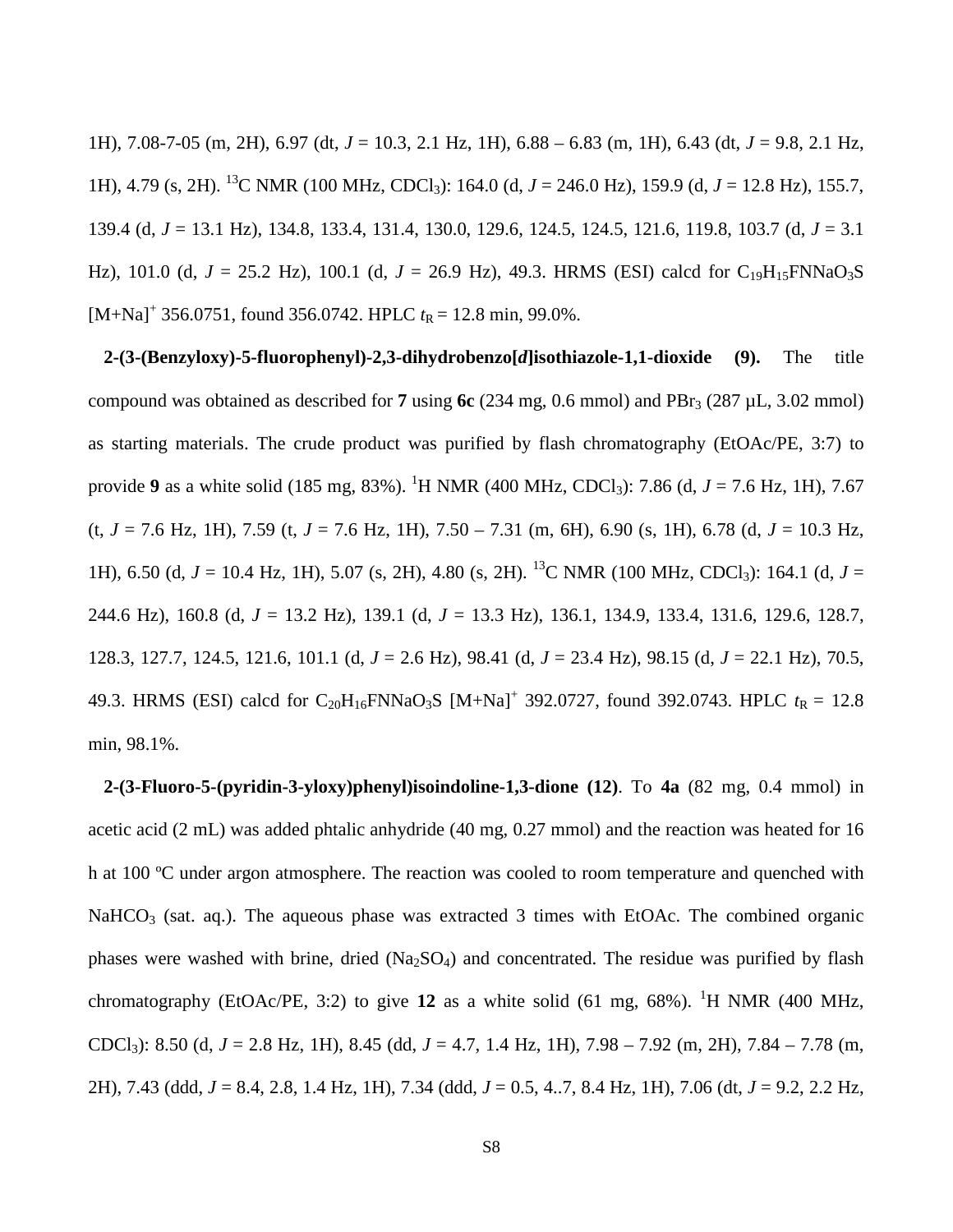1H), 7.00 (dd,  $J = 2.9$ , 2.1 Hz, 1H), 6.75 (dt,  $J = 9.5$ , 2.2 Hz, 1H). <sup>13</sup>C NMR (100 MHz, CDCl<sub>3</sub>): 166.5, 163.3 (d, *J* = 247.8 Hz), 158.1 (d, *J* = 12.2 Hz), 152.4, 145.7, 142.3, 134.8, 134.0 (d, *J* = 12.9 Hz), 131.4, 126.6, 124.3, 124.0, 112.0 (d, *J* = 3.6 Hz), 109.0 (d, *J* = 25.0 Hz), 105.4 (d, *J* = 24.9 Hz). HRMS (ESI) calcd for  $C_{18}H_{13}FN_2NaO_3S$  [M+Na]<sup>+</sup> 357.0704, found 357.0697. HPLC  $t_R = 11.4$  min, 97.4%.

**4-Fluoro-***N***-(3-fluoro-5-(pyridin-3-yloxy)phenyl)benzenesulfonamide (13).** The title compound was obtained as with **5a** using compound **4a** (130 mg, 0.64 mmol) and 4-fluorobenzenesulfonyl chloride (185 mg, 0.96 mmol) as starting materials. The crude product was purified by flash chromatography (EtOAc/PE, 1:1) to yield **13** as a yellowish oil that crystallize upon standing (166 mg, 72%). <sup>1</sup>H NMR (400 MHz, CDCl<sub>3</sub>): 8.80 (br s, 1H), 8.41 (dd, J = 4.0, 1.8 Hz, 1H), 8.34 (s, 1H), 7.85 – 7.80 (m, 2H), 7.36 – 7.28 (m, 2H), 7.15 (t, *J* = 8.5 Hz, 2H), 6.70 (d, *J* = 9.7 Hz, 1H), 6.52 (s, 1H), 6.43 (dd,  $J = 9.5$ , 1.9 Hz, 1H). <sup>13</sup>C NMR (100 MHz, CDCl<sub>3</sub>): 165.4 (d,  $J = 256.2$  Hz), 163.8 (d,  $J = 247.6$ Hz), 162.6, 158.5 (d, *J* = 12.8 Hz), 152.6, 145.2, 139.6 (d, *J* = 12.9 Hz), 134.9 (d, *J* = 3.2 Hz), 130.0 (d, *J* = 9.5 Hz), 127.1, 124.6, 116.6 (d, *J* = 22.8 Hz), 105.4 (d, *J* = 3.1 Hz), 102.7 (d, *J* = 25.9 Hz), 102.1 (d,  $J = 25.2$  Hz). HRMS (ESI) calcd for C<sub>17</sub>H<sub>13</sub>F<sub>2</sub>N<sub>2</sub>O<sub>3</sub>S [M+H]<sup>+</sup> 363.0609, found 363.0611. HPLC  $t_R =$ 10.8 min, 98.7%.

**4-Fluoro-***N***-(3-fluoro-5-(pyridin-3-yloxy)phenyl)-***N***-methylbenzenesulfonamide (14).** To a suspension of NaH (60% in mineral oil, 7 mg, 0.18 mmol) in DMF (2 mL), at 0  $^{\circ}$ C and under nitrogen atmosphere was added **13** (54 mg, 0.15 mmol) solubilized in DMF (2 mL). The resulting thick mixture was warmed to room temperature and stirred for 30 min. The reaction mixture was cooled to 0 °C and iodomethane (14 µL, 0.22 mmol) was added dropwise, warmed to room temperature and stirred for 1 h. The reaction was quenched with sat. aq. NaHCO<sub>3</sub> and extracted three times with diethyl ether. The combined organic phases were dried  $(Na_2SO_4)$  and concentrated. The crude product was purified by flash chromatography (EtOAc/PE, 1:1) to give 14 as a light yellow oil (36 mg, 65%). <sup>1</sup>H NMR (400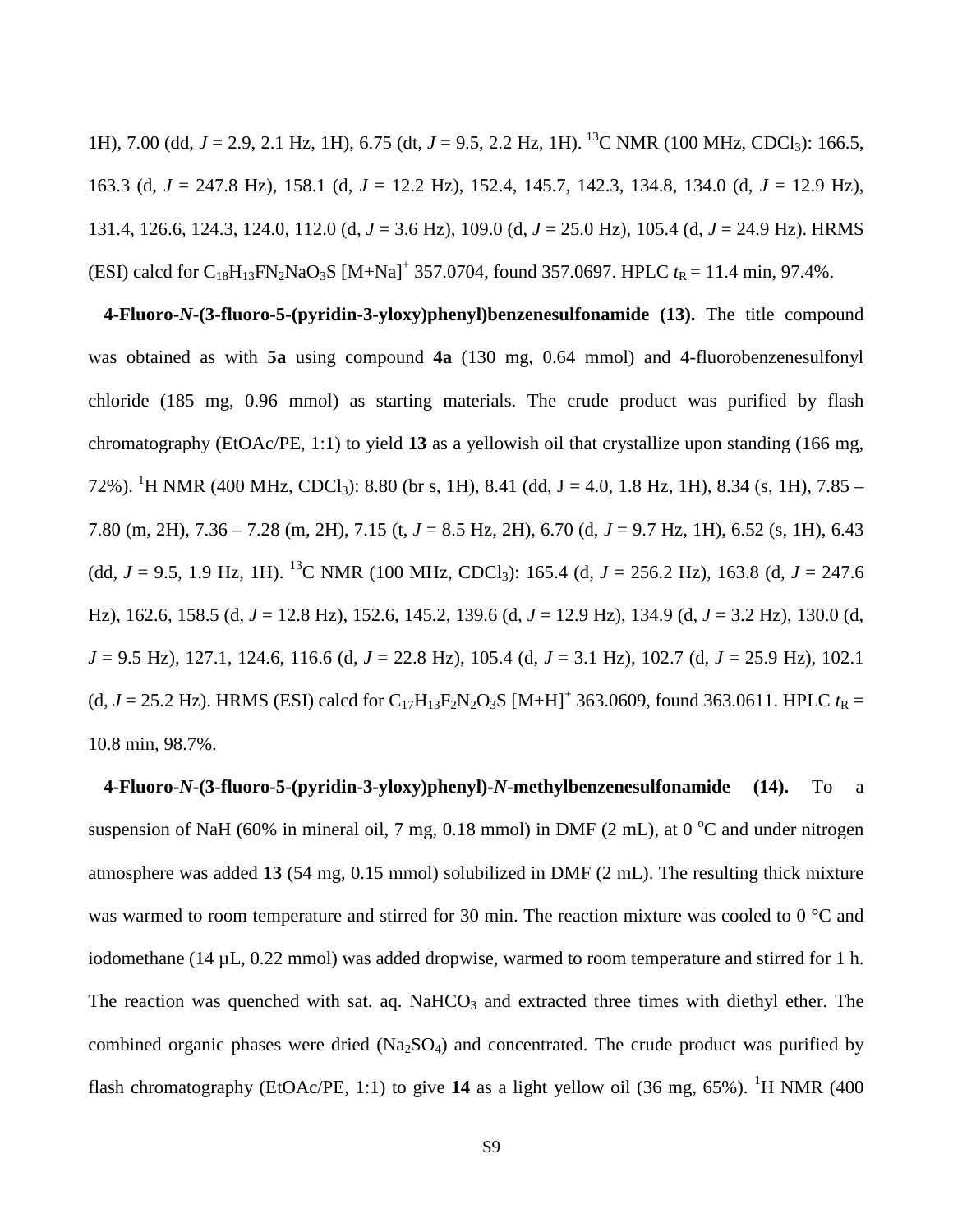MHz, CDCl3): 8.45 (s, 1H), 8.39 (s, 1H), 7.69 – 7.52 (m, 2H), 7.32 (d, *J* = 2.5 Hz, 2H), 7.17 (t, *J* = 8.5 Hz, 2H), 6.79 – 6.47 (m, 3H), 3.14 (s, 3H). <sup>13</sup>C NMR (100 MHz, CDCl<sub>3</sub>): 165.4 (d, *J* = 255.9 Hz), 163.1 (d, *J* = 248.5 Hz), 161.9, 157.9 (d, *J* = 12.6 Hz), 152.4, 145.7, 143.8 (d, *J* = 12.0 Hz), 141.9, 132.2 (d, *J* = 3.3 Hz), 130.4 (d, *J* = 9.4 Hz), 126.4, 124.3, 116.3 (d, *J* = 22.6 Hz), 112.0 (d, *J* = 3.5 Hz), 108.7 (d,  $J = 23.9$  Hz), 105.0 (d,  $J = 25.0$  Hz), 37.9. HRMS (ESI) calcd for C<sub>19</sub>H<sub>15</sub>F<sub>2</sub>N<sub>2</sub>O<sub>3</sub>S [M+H]<sup>+</sup> 377.0766, found 377.0767. HPLC  $t_R = 11.4$  min, 99.1%.

*N***-(4-Butylphenyl)-4-fluorobenzenesulfonamide (15).** To 4-butylaniline (150 μL, 0.95 mmol) solubilized in  $CH_2Cl_2$  (2 mL) and pyridine (2 mL) and under argon atmosphere, was added in one portion 4-fluorobenzene-1-sulfonyl chloride (239 mg, 1.2 mmol) stirred at room temperature for 16 h. The reaction was partioned between water and  $CH_2Cl_2$ , and the aqueous phase extracted twice with  $CH<sub>2</sub>Cl<sub>2</sub>$ . The combined organic phases were washed with water, 2N HCl, dried (MgSO<sub>4</sub>) and concentrated. The crude mixture was purified by flash chromatography (EtOAc/PE, 2:3) to provide **15** as an orange solid (284 mg, 96%). <sup>1</sup>H NMR (400 MHz, CDCl<sub>3</sub>)  $\delta$  7.80 – 7.73 (m, 2H), 7.13 – 7.02 (m, 4H), 6.97 (d, *J* = 8.4 Hz, 2H), 6.87 (s, 1H), 2.56 – 2.51 (m, 2H), 1.57 – 1.49 (m, 2H), 1.30 (dq, *J* = 14.5, 7.3 Hz, 1H), 0.90 (t,  $J = 7.3$  Hz, 1H); <sup>13</sup>C NMR (100 MHz, CDCl<sub>3</sub>)  $\delta$  165.3 (d,  $J = 255.2$  Hz), 141.0, 135.2 (d, *J* = 3.2 Hz), 133.6, 130.2 (d, *J* = 9.4 Hz), 129.4, 122.7, 116.4 (d, *J* = 22.6 Hz), 35.1, 33.657, 22.4, 14.0. HRMS (ESI) calcd for  $C_{16}H_{18}FNNaO_2S$   $[M+Na]^+$  330.0934, found 330.0952. HPLC  $t_R = 13.0$  min, >99.9%.

**4-Fluoro-***N***-(4-phenoxyphenyl)benzenesulfonamide (16).** The title compound was obtained as described for **5a** using 4-phenoxyaniline (101 mg, 0.55 mmol) and 4-fluorobenzene-1-sulfonyl chloride (118 mg, 0.60 mmol) as starting materials. The crude product was purified by flash chromatography (EtOAc/PE, 1:4) to provide **16** as a white solid (73 mg, 78%). <sup>1</sup>H NMR (400 MHz, CDCl<sub>3</sub>) 7.80 – 7.71  $(m, 2H), 7.37 - 7.30$   $(m, 2H), 7.16 - 7.09$   $(m, 3H), 7.04 - 6.99$   $(m, 2H), 6.98 - 6.94$   $(m, 2H), 6.91 -$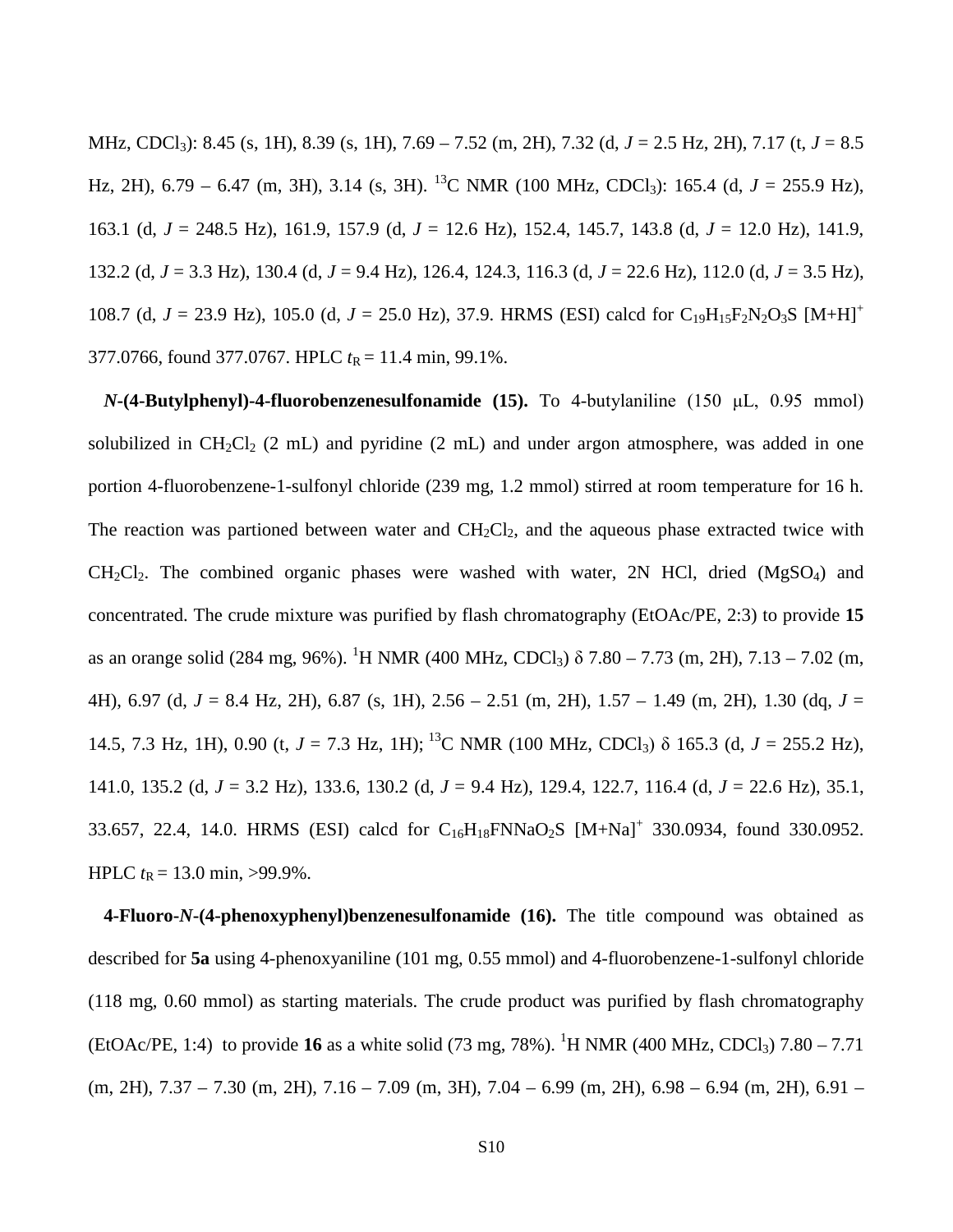6.86 (m, 2H), 6.59 (br s, 1H); <sup>13</sup>C NMR (100 MHz, CDCl<sub>3</sub>) 165.4 (d,  $J = 255.5$  Hz), 156.9, 155.9, 135.1 (d, *J* = 3.1 Hz), 130.9, 130.2 (d, *J* = 9.4 Hz), 130.0, 125.2, 123.8, 119.5, 119.2, 116. 5 (d, *J* = 22.6 Hz). HRMS (ESI) calcd for  $C_{18}H_{14}FNNaO_3S$  [M+Na]<sup>+</sup> 366.0571, found 366.0571. HPLC  $t_R = 12.3$ min, 99.8%.

**4-Fluoro-***N***-methyl-***N***-(4-phenoxyphenyl)benzenesulfonamide (17).** The title compound was obtained as described for **14** using **16** (89.9 mg, 0.26 mmol) as starting material. The crude product was purified by flash chromatography (EtOAc/PE, 5:1) to give 17 as a clear oil (73 mg, 78%). <sup>1</sup>H NMR (400 MHz, CDCl3): 7.60 (dd, *J* = 8.8, 5.1 Hz, 2H), 7.36 (t, *J* = 7.9 Hz, 2H), 7.19 – 7.11 (m, 3H), 7.02 (d,  $J = 8.7$  Hz, 4H), 6.91 (d,  $J = 8.9$  Hz, 2H), 3.16 (s, 3H); <sup>13</sup>C NMR (100 MHz, CDCl<sub>3</sub>)  $\delta$  165.4 (d,  $J =$ 254.9 Hz), 156.9, 156.6, 136.2, 132.7 (d, *J* = 2.9 Hz), 130.7 (d, *J* = 9.3 Hz), 130.1, 128.4, 124.1, 119.5, 118.8, 116.2 (d,  $J = 22.5$  Hz), 38.5. HRMS (ESI) calcd for C<sub>19</sub>H<sub>16</sub>FNNaO<sub>3</sub>S [M+H]<sup>+</sup> 380.0727, found 380.0721. HPLC  $t_R = 12.9$  min, 98.9%.

*N***-Mesityl-4-methoxybenzenesulfonamide (2).** The title compound was obtained as described for **5a** using 2,4,6-trimethylaniline as (200 µL, 1.42 mmol) and 4-methoxybenzene-1-sulfonyl chloride (329 mg, 1.59 mmol) as starting materials. The crude product was purified by flash chromatography (EtOAc/PE, 1:4 to 1:2) and subsequent recrystallization (EtOH) gave **2** as a white solid (218 mg, 50%): <sup>1</sup>H NMR (400 MHz, CDCl<sub>3</sub>) δ 7.65 (d, *J* = 8.8 Hz, 2H), 6.91 (d, *J* = 8.9 Hz, 2H), 6.82 (s, 2H), 5.95 (br. s, 1H), 3.86 (s, 3H), 2.24 (s, 3H), 2.01 (s, 6H); 13C NMR (100 MHz, CDCl3) δ 163.2, 137.7, 137.6, 132.8, 130.2, 129.6, 129.5, 114.2, 55.7, 21.0, 18.8; HRMS (ESI)  $m/z$ : calculated C<sub>16</sub>H<sub>19</sub>NNaO<sub>3</sub>S [M+Na<sup>+</sup>] 328.0978, found 328.0983. HPLC  $t_R = 12.1$  min, 98.7%. The data is in accordance with the literature.<sup>2</sup>

**4-Methoxy-***N***-(4-phenoxyphenyl)benzenesulfonamide (18).** The title compound was obtained as described for **5a** using 4-phenoxyaniline (101 mg, 0.55 mmol) and 4-methoxybenzene-1-sulfonyl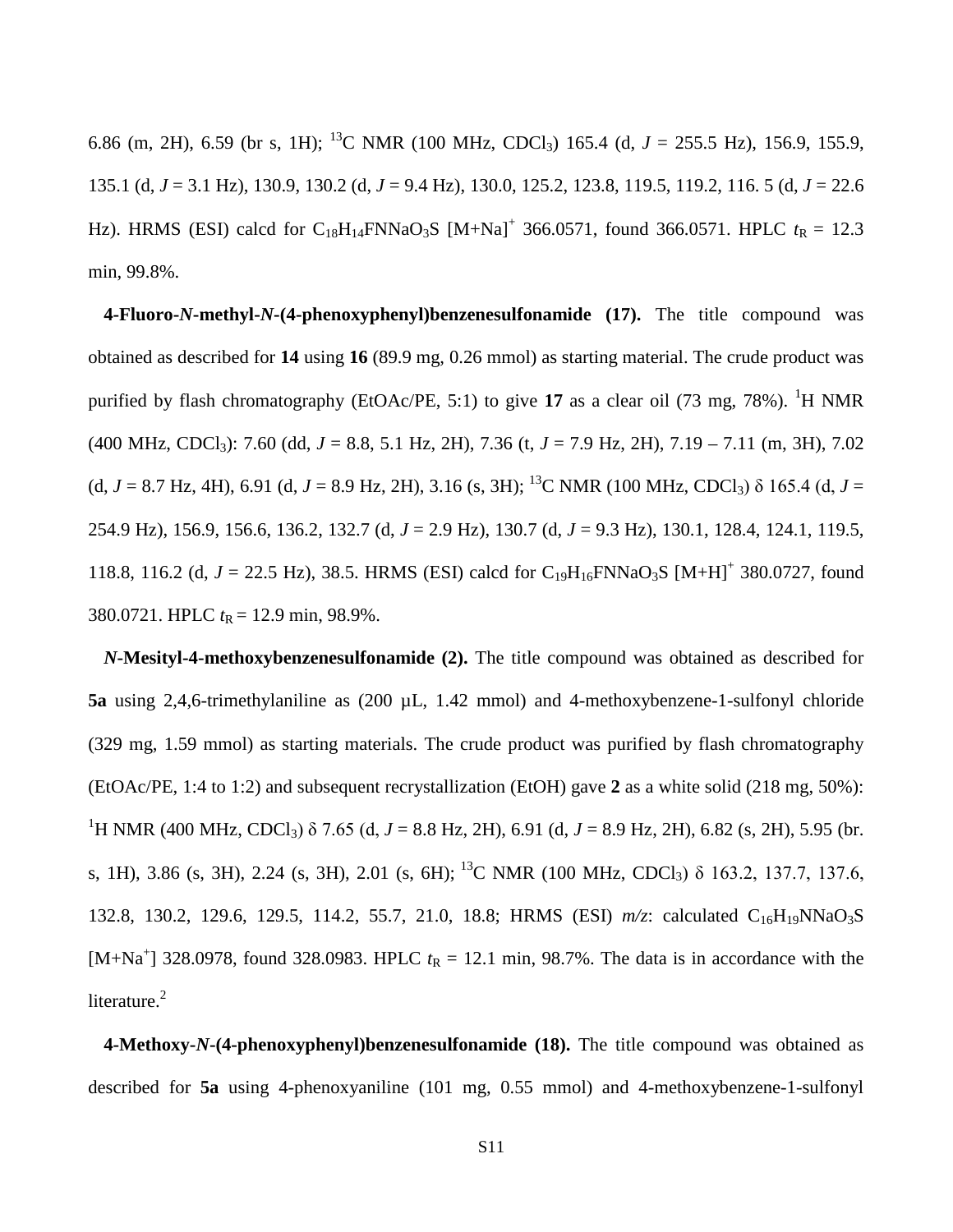chloride (124 mg, 0.59 mmol) as starting materials. The crude product was purified by flash chromatography (EtOAc/PE, 1:9) to provide 18 as a white solid (135 mg, 70%). <sup>1</sup>H NMR (400 MHz, CDCl3): 7.71 – 7.66 (m, 2H), 7.34 – 7.29 (m, 2H), 7.10 (t, *J* = 7.4 Hz, 1H), 7.04 – 7.00 (m, 2H), 6.95 (d,  $J = 7.8$  Hz, 2H), 6.95--6.91 (m, 2H), 6.90 – 6.85 (m, 2H), 6.67 (br s, 1H), 3.84 (s, 3H). <sup>13</sup>C NMR (100 MHz, CDCl3): 163.3, 157.1, 155.4, 131.6, 130.7, 130.0, 129.6, 124.8, 123.6, 119.6, 119.0, 114.3, 55.7. HRMS (ESI) calcd for C<sub>19</sub>H<sub>17</sub>NNaO<sub>4</sub>S [M+Na]<sup>+</sup> 378.0770, found 378.0763. HPLC  $t_R = 12.0$  min, >99.9%.

**4-Methyl-***N***-(4-phenoxyphenyl)benzenesulfonamide (19).** The title compound was obtained as described for **5a** using 4-phenoxyaniline (101 mg, 0.55 mmol) and 4-methylbenzene-1-sulfonyl chloride (115 mg, 0.59 mmol) as starting materials. The crude product was purified by flash chromatography (EtOAc/PE, 1:9) to provide 19 as a white solid (136 mg, 73%). <sup>1</sup>H NMR (400 MHz, CDCl3): 7.68 – 7.61 (m, 2H), 7.35 – 7.29 (m, 2H), 7.24 (d, *J* = 8.4 Hz, 2H), 7.11 (d, *J* = ddd, *J* = 8.1, 7.4, 1.0 Hz), 7.04 – 7.00 (m, 2H), 6.97 – 6.93 (m, 2H), 6.90 – 6.85 (m, 2H), 6.68 (br s, 1H), 2.39 (s, 3H). <sup>13</sup>C NMR (100 MHz, CDCl<sub>3</sub>): 157.1, 155.4, 144.0, 136.1, 131.5, 130.0, 129.8, 127.5, 124.8, 123.6, 119.6, 119.0, 21.7 HRMS (ESI) calcd for  $C_{19}H_{17}NNaO_3S$   $[M+Na]^+$  362.0821, found 378.0811. HPLC  $t_R = 12.4$  min, >99.9%.

**2,3-Dihydrobenzo[***d***]isothiazole-1,1-dioxide (20).** To a suspension of LiAlH<sub>4</sub> (2.18 g, 57.3 mmol) in THF (50 mL) at 0  $^{\circ}$ C and under nitrogen atmosphere was added dropwise a solution of saccharin (5.0 g, 27 mmol) in THF (20 mL). The reaction was allowed to stir for  $2\frac{1}{2}$  h at 0 °C and 30 min at room temperature. The reaction was placed again at 0 ºC and quenched with EtOAc and solution of Rochelle's salt (sat. aq.). The aqueous phase was extracted with EtOAc (3x). The combined organic phases were washed with brine, dried  $(Na<sub>2</sub>SO<sub>4</sub>)$  and concentrated. The crude product was purified by flash chromatography (EtOAc/PE, 1:1) to give 20 as a white solid  $(3.6 \text{ g}, 78\%)$ . <sup>1</sup>H NMR (400 MHz,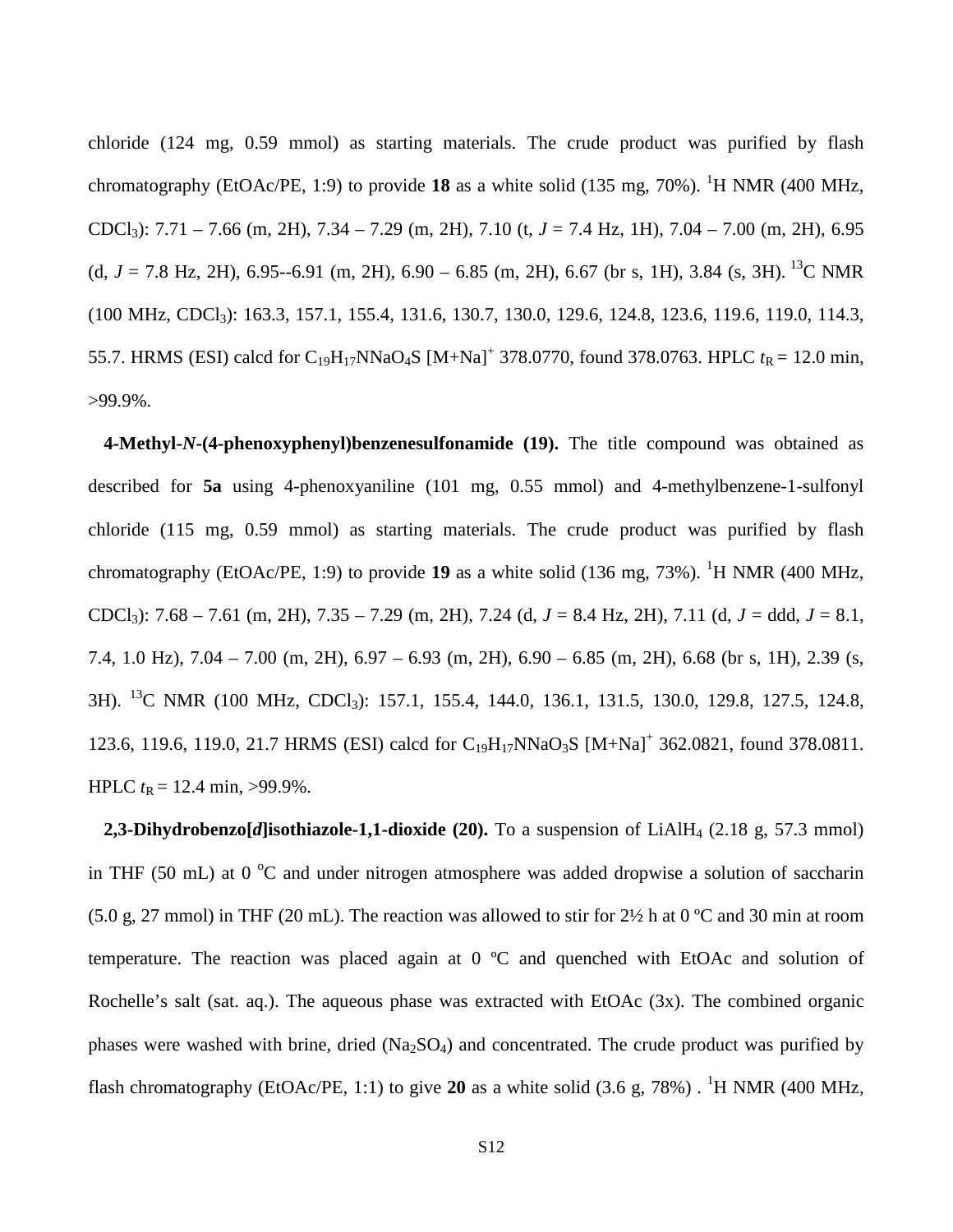CDCl3): 7.76 (d, *J* = 7.8 Hz, 1H), 7.60 (td, *J* = 7.6, 0.9 Hz, 1H), 7.50 (t, *J* = 7.4 Hz, 1H), 7.38 (d, *J* = 7.7 Hz, 1H), 5.17 (br s, 1H), 4.52 (s, 2H). <sup>13</sup>C NMR (100 MHz, CDCl<sub>3</sub>): 136.8, 135.4, 133.1, 129.2, 124.8, 121.3, 45.7. The data is in accordance with the literature.<sup>3</sup>

## **Procedure for determination of solubility**

PBS (0.01 M after dilution with MilliQ water) was purchased from Sigma-Aldrich and FaSSIF (prepared according to provider's instructions) were purchased from biorelevant.com. The test compound in a 10 mM DMSO stock solution (20  $\mu$ L) was added to PBS or FaSSIF (980  $\mu$ L) and shaken at 25  $\rm{^{\circ}C}$  (800 rpm) for 24 hours (PBS) or 1 hour (FaSSIF). The samples were centrifuged for 5 min at 10.000 rpm, filtered (45 µm, PFTE) and analyzed by HPLC. The solubility was calculated based on reference samples in duplicates (200 µM samples, prepared from 10 mM DMSO stocks diluted with 60% MeOH in water).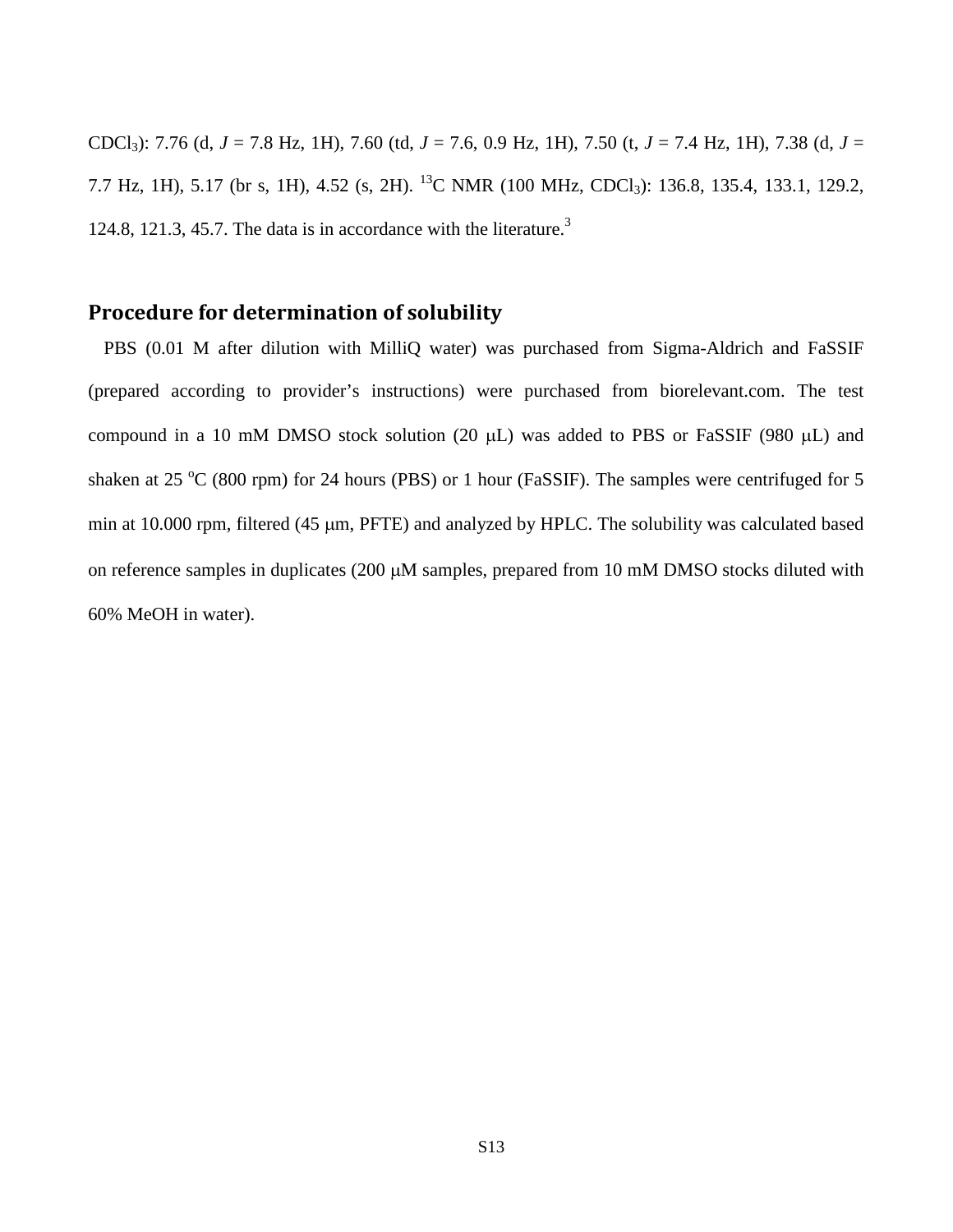# **Mutational data**

*Table S1. Potency and efficacy of aLA, 1 (TUG-891) and 7 (TUG-1096) on wild-type hFFA4 and mutations predicted to be in close proximity to the ligand binding pocket.*

|                            |                                | $a\overline{LA}^a$    |                          | 1                             |                      | 7                       |               |
|----------------------------|--------------------------------|-----------------------|--------------------------|-------------------------------|----------------------|-------------------------|---------------|
| <b>Mutant</b> <sup>b</sup> | <b>Expression</b> <sup>c</sup> | $pEC_{50}^d$          | $\pmb{\Delta}^e$         | $\mathbf{pEC}_{50}^{\dagger}$ | $\pmb{\Delta}^{\,e}$ | $pEC_{50}$ <sup>d</sup> | $\Delta^e$    |
| <b>WT</b>                  | 100(100)                       | $5.16 \pm 0.08$ (100) |                          | $7.14 \pm 0.04$ (98)          |                      | $6.36 \pm 0.03$ (100)   |               |
| $F88^{2.53}A$              | 223 (92)                       | $4.33 \pm 0.14$ (193) | $-0.83$ <sup>***</sup> ) | $5.98 \pm 0.09$ (134)         | $-1.16$ (***)        | $5.58 \pm 0.04$ (114)   | $-0.78$       |
| $L94^{2.59}A$              | 55 (105)                       | $5.07 \pm 0.11$ (89)  | $-0.09$                  | $6.90 \pm 0.14$ (80)          | $-0.25$              | $6.29 \pm 0.15(72)$     | $-0.07$       |
| $R99^{2.64}Q$              | 29 (70)                        | $NR^{f}$              |                          | $NR^{f}$                      |                      | $NR^{f}$                |               |
| $W100^{2.65}$ A            | 34(75)                         | $4.88 \pm 0.21$ (8.8) | $-0.29$                  | $6.55 \pm 0.18$ (6.5)         | $-0.59$ (**)         | $6.24 \pm 0.27$ (6.0)   | $-0.12$       |
| $W104^{ECL1}$ A            | 27(72)                         | $NR^{f}$              |                          | $NR^{f}$                      |                      | $NR^{f}$                |               |
| $L114^{3.28}A$             | 31(76)                         | $5.30 \pm 0.16$ (36)  | 0.14                     | $6.68 \pm 0.07$ (38)          | $-0.47$ (*)          | $5.87 \pm 0.08$ (28)    | $-0.49$ (*)   |
| $F115^{3.29}A$             | 23(76)                         | $NR^{f}$              |                          | $NR^{f}$                      |                      | $NR^{f}$                |               |
| $M118^{3.32}A$             | 36(72)                         | $5.09 \pm 0.25$ (4.5) | $-0.07$                  | $6.96 \pm 0.10$ (7.8)         | $-0.19$              | $5.99 \pm 0.26$ (5.4)   | $-0.37$       |
| $T119^{3.33}A$             | 89 (106)                       | $5.24 \pm 0.13$ (95)  | 0.08                     | $6.74 \pm 0.14$ (92)          | $-0.42$ (*)          | $4.54 \pm 0.19$ (107)   | $-1.82$ (***) |
| $G122^{3.36}A$             | 28 (38)                        | $5.35 \pm 0.09$ (12)  | 0.18                     | $6.66 \pm 0.14$ (6.3)         | $-0.49$ (*)          | $5.93 \pm 0.16$ (7.2)   | $-0.43$ (*)   |
| $I126^{3.40}A$             | 87 (83)                        | $4.03 \pm 0.09$ (94)  | $-0.14$                  | $6.56 \pm 0.03(65)$           | $-0.59$ (***)        | $5.72 \pm 0.09(70)$     | $-0.64$ (***) |
| $T195^{ECL2}$ A            | 50 (94)                        | $4.89 \pm 0.13$ (68)  | $-0.28$                  | $6.72 \pm 0.05$ (61)          | $-0.43$              | $6.00 \pm 0.05$ (55)    | $-0.36$       |
| $I197^{ECL2}$ A            | 73 (87)                        | $4.94 \pm 0.09(60)$   | $-0.22$                  | $6.86 \pm 0.16(56)$           | $-0.29$              | $6.34 \pm 0.01$ (55)    |               |
| I201 <sup>ECL2</sup> A     | 68 (72)                        | $5.22 \pm 0.11$ (94)  | 0.06                     | $7.20 \pm 0.10$ (35)          | 0.05                 | $6.75 \pm 0.07$ (34)    | 0.39          |
| W2075.38A                  | 41(61)                         | $NR^{f}$              |                          | $NR^{f}$                      |                      | $NR^{f}$                |               |
| $F211^{5.42}A$             | 33(68)                         | $NR^{f}$              |                          | $NR^{f}$                      |                      | $NR^{f}$                |               |
| $V212^{5.43}A$             | 116(85)                        | $5.12 \pm 0.26(75)$   | $-0.04$                  | $6.65 \pm 0.06(73)$           | $-0.50$ (*)          | $6.47 \pm 0.08$ (75)    | 0.11          |
| $N215^{5.46}A$             | 39 (82)                        | $5.02 \pm 0.19$ (40)  | $-0.14$                  | $6.40 \pm 0.03$ (39)          | $-0.75$ (***)        | $5.41 \pm 0.11$ (41)    | $-0.95$ (***) |
| $F216^{5.47}A$             | 45 (85)                        | $5.07 \pm 0.30$ (32)  | $-0.09$                  | $6.76 \pm 0.07$ (29)          | $-0.39$              | $6.15 \pm 0.07$ (32)    | $-0.21$       |
| $W277^{6.48}A$             | 29 (88)                        | $NR^{f}$              |                          | $NR^{f}$                      |                      | $NR^{f}$                |               |
| $I280^{6.51}A$             | 68 (98)                        | $5.05 \pm 0.07$ (29)  | $-0.12$                  | $5.90 \pm 0.07$ (26)          | $-1.25$ (***)        | $<$ 5                   | $< -1.36$     |
| $I281^{6.52}A$             | 37 (93)                        | $5.44 \pm 0.17(40)$   | 0.28                     | $7.33 \pm 0.09$ (29)          | 0.18                 | $6.31 \pm 0.09$ (33)    | $-0.05$       |
| $I284^{6.55}A$             | 47 (98)                        | $4.49 \pm 0.18$ (20)  | $-0.68$ (*)              | $6.73 \pm 0.07$ (58)          | $-0.42$              | $5.67 \pm 0.02$ (57)    | $-0.69$ (***) |
| F3037.35H                  | 114(75)                        | $4.10 \pm 0.17$ (110) | $-1.06$ (***)            | $5.93 \pm 0.12$ (93)          | $-1.22$ (***)        | $5.66 \pm 0.08$ (77)    | $-0.70$ (***) |
| F3047.36A                  | 38 (80)                        | $NR^{f}$              |                          | $NR^{f}$                      |                      | $NR^{f}$                |               |
| $V307^{7.39}A$             | 70(105)                        | $5.00 \pm 0.14$ (130) | $-0.16$                  | $7.22 \pm 0.16$ (123)         | 0.07                 | $6.20 \pm 0.22$ (119)   | $-0.16$       |
| $T310^{7.42}A$             | 164(86)                        | $4.17 \pm 0.14$ (102) | $-1.01$ (***)            | $5.88 \pm 0.06$ (94)          | $-1.26$ (***)        | < 5                     | $< -1.36$     |
| F311 <sup>7.43</sup> A     | 99 (100)                       | $5.12 \pm 0.10$ (98)  | $-0.04$                  | $6.88 \pm 0.09$ (91)          | $-0.27$              | $5.81 \pm 0.05$ (92)    | $-0.55$ (*)   |

<sup>a</sup>Published previously.<sup>4</sup>

*b* Primary amino acid residue number with Ballesteros and Weinstein position in parentheses.

<sup>c</sup>Cell surface expression is shown as a % of wild-type; total expression is in parentheses.

 $d_{\text{PEC},0}$  values with efficacy expressed as a % of the wild-type α-linolenic acid (aLA) response in parentheses.<br>  $e_{\text{DEC}}$  muterial (pEC, with EFAA) Statistical cignificance is: \* p <0.05, \*\* p <0.01, \*\*\* p <0.001

 $e^{\theta}$ (pEC<sub>50</sub> mutant) – (pEC<sub>50</sub> wt FFA4). Statistical significance is: \* p<0.05, \*\* p<0.01, \*\*\* p<0.001.

*f* No response.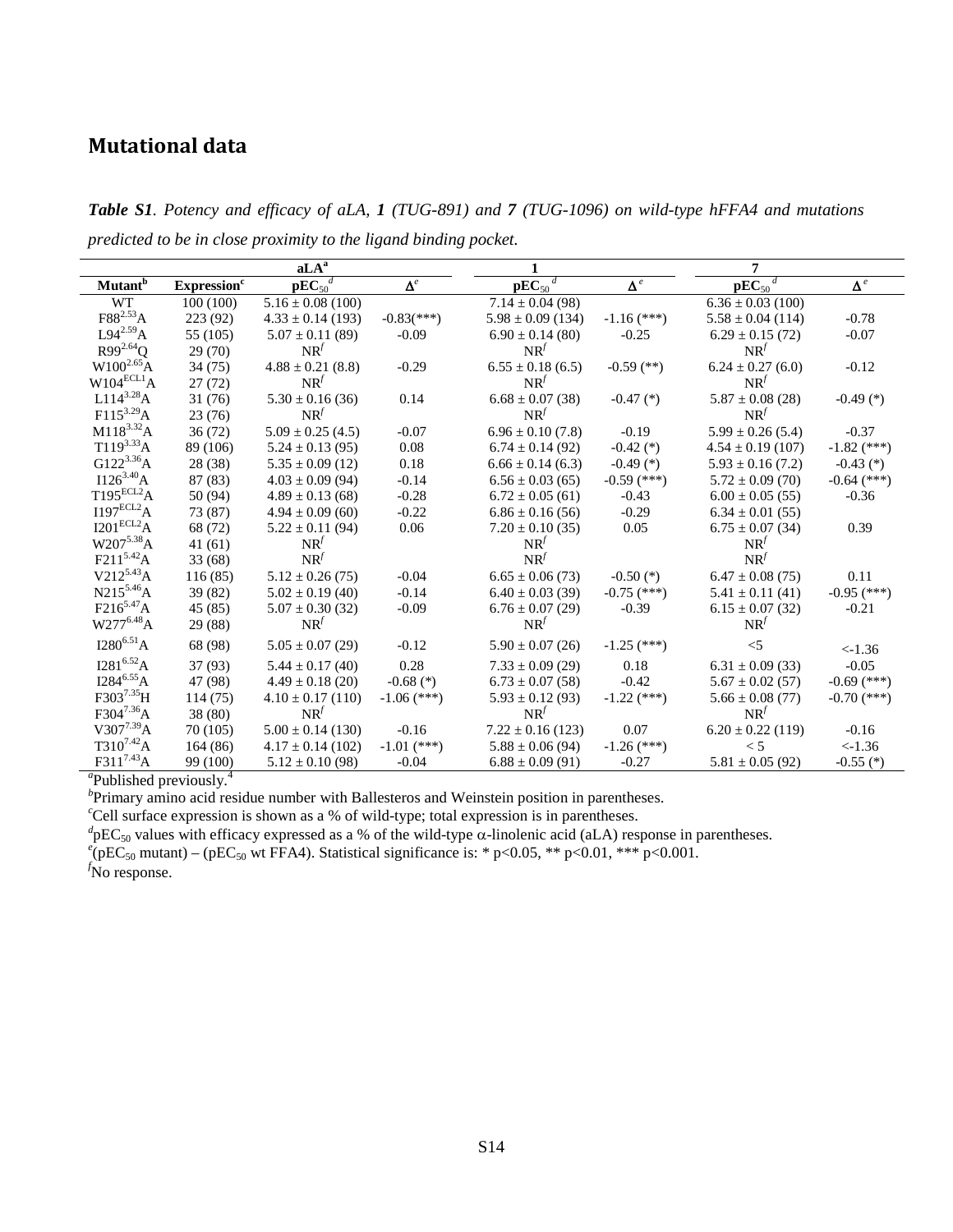## **Activity of TUG-424 (10) on hFFA4**



**Figure S1.** a) Structure of 10. b) Activity in the β-arrestin-2 recruitment assay. c) Activity in the Ca<sup>2+</sup> mobilization assay.

## **Relative blood glucose changes in the oral glucose tolerance test**



**Figure S2.** Acute oral glucose tolerance test on day 0 with data represented as change relative to  $t = -30$  min (n=9 mice per group; \*p=<0.05, \*\*p=<0.01, \*\*\*p<0.001, two-way ANOVA with Bonferroni post hoc test).